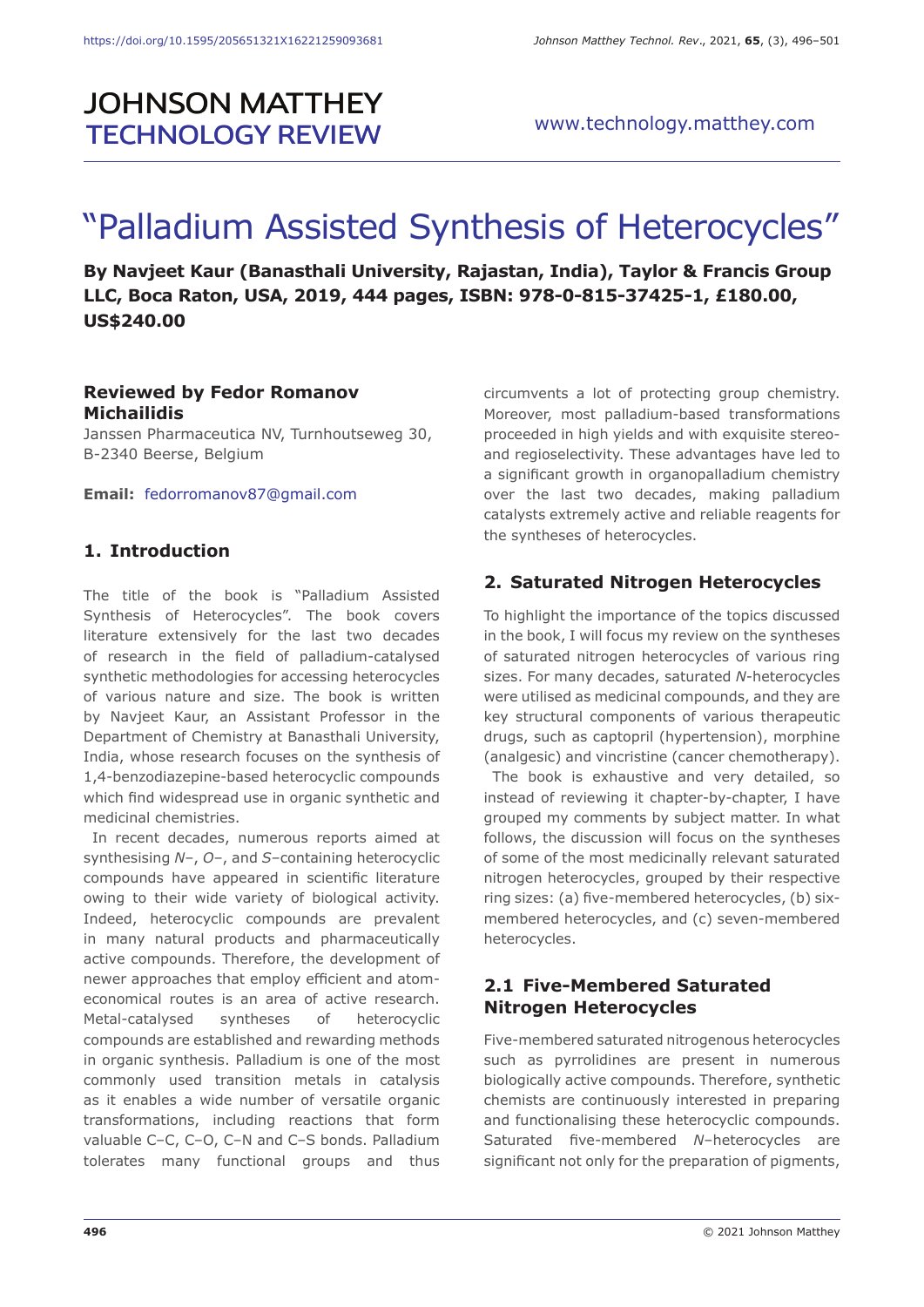drugs and pharmaceuticals, but also for the development of organic functional materials.

Palladium-catalysed carboamination of alkenes has become a useful and reliable method for the synthesis of a broad array of saturated nitrogen heterocycles (1). For example, *N*-acyl-protected pyrrolidines are synthesised stereoselectively from *γ*-(*N*-acylamino)alkenes by reacting them with aryl bromides under palladium catalysis. Moreover, the reaction occurs with high levels of enantioselectivity when the chiral ligand (*S*)-NMDPP is employed (**Scheme I**, Equation (i)) (2–4).

In 2004, Wolfe and coworkers reported a palladiumcatalysed coupling of *γ*-aminoalkenes with aryl bromides to yield 2-benzylpyrrolidines (**Scheme I**, Equation (ii)) (5). In addition to pyrrolidines being an interesting class of medicinally-relevant compounds (6), this carboamination method was demonstrated to involve a novel, intramolecular *syn*-aminopalladation step (3, 4).

In a related reaction, carboamination of aminoolefins with 4-bromoanisole proceeds with high diastereoselectivity leading to formation of valuable 2,5-*cis*-disubstituted pyrrolidines (**Scheme I**, Equation (iii)) (3, 4).

# **2.2 Six-Membered Saturated Nitrogen Heterocycles**

Six-membered heterocyclic compounds are widely abundant in pharmaceutical actives. Drugs containing saturated heterocycles such as substituted piperidines possess a wide range of pharmacological activities. For example, they are utilised to modulate angina pectoris, hypertension, diabetes, act as  $Ca^{2+}$  channel blockers, antitumour agents, and possess hepatoprotective properties. In addition, piperidine derivatives are frequently used as organocatalysts and organic bases in organic synthesis. In this section, the discussion will focus on applications of palladium catalysts to form substituted piperidines.

Larock, Weinreb and coworkers reported the synthesis of vinyl piperidines from *N*-tosyl aminoolefins and vinyl halides in the presence of a palladium catalyst (7). Nucleophilic attack of the allylpalladium intermediate affords *N*-sulfonamide– protected vinyl piperidines (**Scheme II**, Equation (iv)). These compounds could be used as building blocks and incorporated into lead molecules.

Fluorinative cyclisation of aminoalkenes was carried out with palladium catalysis. Liu *et al*. reported an oxidative fluorocyclisation protocol of alkenes with a palladium catalyst (8, 9). As a result, various fluorinated piperidine derivatives are formed with high regioselectivity. Mechanistically, the reaction is very interesting and involves: (a) *trans-*aminopalladation of the alkene; (b) oxidation of the  $C(sp^3)$ -palladium(II) intermediate to  $C(sp^3)$ palladium(IV); and (c) reductive elimination of  $C(sp<sup>3</sup>)$ –palladium(IV) intermediate. The final C–F bond is formed by reductive elimination following oxidative fluorination of the C–Pd bond by a combination of inorganic fluoride salt and oxidant (**Scheme II**, Equation (v)). Therefore, both the hypervalent iodine reagent and silver(I) fluoride



Scheme I. Synthesis of substituted pyrrolidines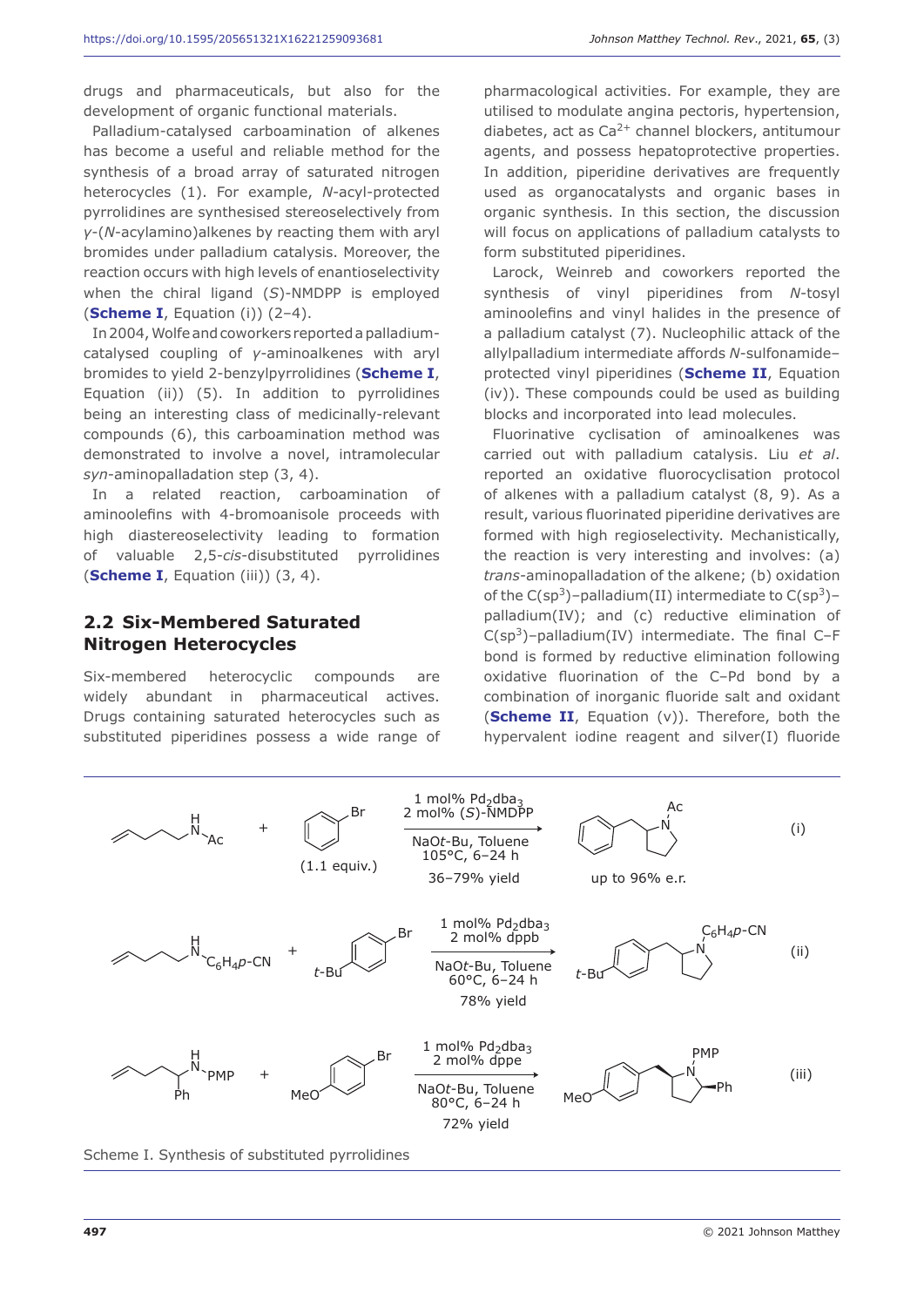

are crucial for this transformation. Interestingly, the fluoropiperidine product is not observed when an *N-*aryl acrylamide is reacted under the AgF/PhI(OPiv)<sub>2</sub> catalytic system. Instead, C-H bond activation of the solvent (acetonitrile) is seen, silver(I) fluoride acting as both a Lewis acid and a Brønsted base (10).

Michael *et al.* reported a hydroamination reaction of tethered aminoolefin substrates to access substituted piperidines (11). For example, an aminoolefin is converted to a methyl-substituted piperidine in the presence of a tridentate-ligated palladium catalyst and silver tetrafluoroborate (**Scheme III**, Equation (vi)). Presumably, this reaction proceeds through a nucleophilic attack of the amine on the palladium-activated olefin. The piperidine product is then released by protodemetalation.

Next, the synthesis of piperidines *via* palladiumcatalysed carboamination was carried out to: (a) examine and identify suitable reaction conditions for the transformation by screening various ligands on palladium; and (b) examine the diastereoselectivity of reactions that provide disubstituted piperidines (**Scheme III**, Equation (vii)) (11). Gratifyingly, the palladium-catalysed carboamination turned out to be successful when preparing 2,6-disubstituted piperidines. However, in most cases, only modest yields are obtained due to competing side reactions (**Scheme III**, Equation (viii)) (12).

### **2.3 Seven-Membered Saturated Nitrogen Heterocycles**

Seven-membered heterocyclic compounds are important structural components found in numerous



Scheme III. More syntheses of substituted piperidines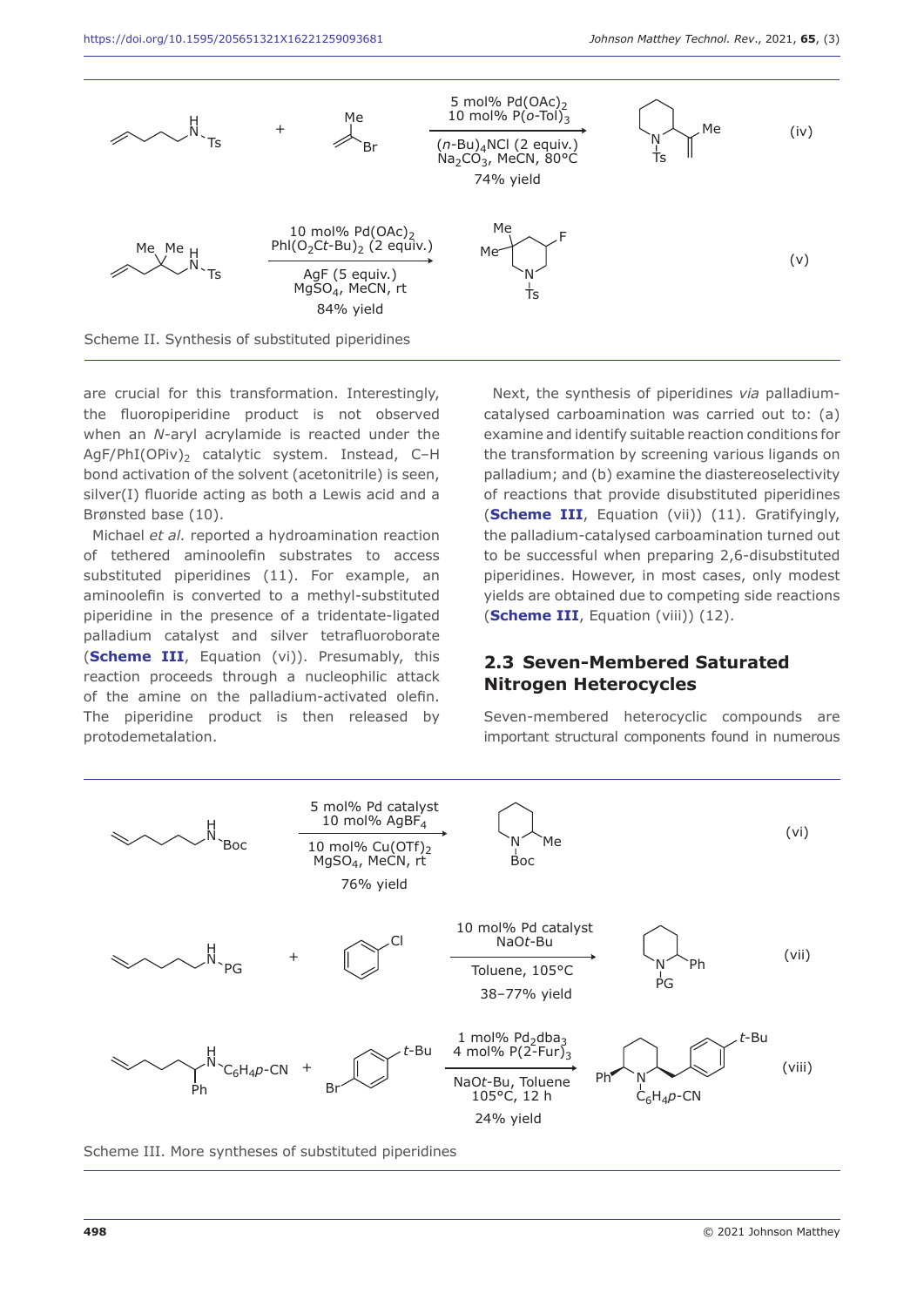medicinal compounds. Because of their importance in pharmaceutical chemistry, seven-membered nitrogen-containing heterocycles are important molecules to consider. They are inherently non-aromatic and, therefore, embody useful nonflat scaffolds for drug discovery. For these reasons, many seven-membered nitrogen heterocycles are referred to as 'privileged scaffolds' in medicinal chemistry. In particular, azepanes and benzazepines have attracted much of chemists' attention and their preparation is a topic of extensive studies.

However, seven-membered nitrogen heterocycles are relatively underexplored in medicinal chemistry, in particular when compared to their four-, fiveand six-membered congeners. For example, it has been reported that among all US Food and Drug Administration (FDA) approved drugs only 33 of them possess seven- or eight-membered *N*–heterocycles. In contrast, the number of drugs which contain five- or six-membered rings are 250 and 379, respectively (13). The main reason for this is the scarcity of general and convenient synthetic protocols for the preparation of sevenmembered nitrogen heterocycles. Most of the methods that have been developed for the construction of *N*–heterocycles lead mostly to fiveor six-membered ring systems, while the synthesis of seven-membered and larger heterocyclic compounds still lags behind. Nevertheless, some efficient ring-forming protocols have been tailored for the construction of seven-membered rings. Many of these protocols are based on palladium-catalysed reactions.

For example, Nakamura and coworkers disclosed that an *exo*-methylene azepane derivative is formed in 84% yield by an intramolecular palladium-catalysed hydroamination of an aminotethered methylenecyclopropane (**Scheme IV**, Equation (ix)) (14). Here, the key allylpalladium

intermediate is produced *via* distal bond cleavage of the cyclopropane ring. Reductive elimination then furnishes the observed azepane derivative (15).

Buchwald *et al.* developed a palladium-catalysed C–N coupling reaction between aryl halides and amines. This reaction was extended to an intramolecular version which affords interesting benzazepine derivatives (**Scheme IV**, Equation (x)) (16).

Seven-membered ring-annulated indoles were also synthesised through palladium catalysis (17, 18). Lautens *et al.* reported a highly modular one-pot tandem reaction involving direct arylation of indoles (19). Interesting fused tricyclic indole derivatives were synthesised by reacting (bromoalkyl)indoles with phenyl iodide in the presence of a palladium catalyst and norbornene (**Scheme V**, Equation (xi)) (20–22). Importantly, different substituents such as amine, ester, OMe, Me, Cl, or  $NO<sub>2</sub>$  are tolerated under the reaction conditions without affecting its yield. However, only 38% yield was observed when a *N*-methyl tosyl substituent is present at the *meta* position of phenyl iodide, presumably due to unfavourable steric interactions.

Stewart and coworkers synthesised a sevenmembered benzazepine derivative with an exocyclic double bond by cyclising an allylamine-tethered aryl iodide through a palladium-catalysed 8-*endo-trig* process (**Scheme V**, Equation (xii)) (23).

#### **3. Conclusions**

In summary, the book "Palladium Assisted Synthesis of Heterocycles" presents a thorough compilation of modern palladium-catalysed synthetic methodologies aimed at accessing heterocycles of various nature and size. It is well-structured and written and covers literature extensively for the last two decades of research



Scheme IV. Synthesis of substituted azepanes and benzoazepanes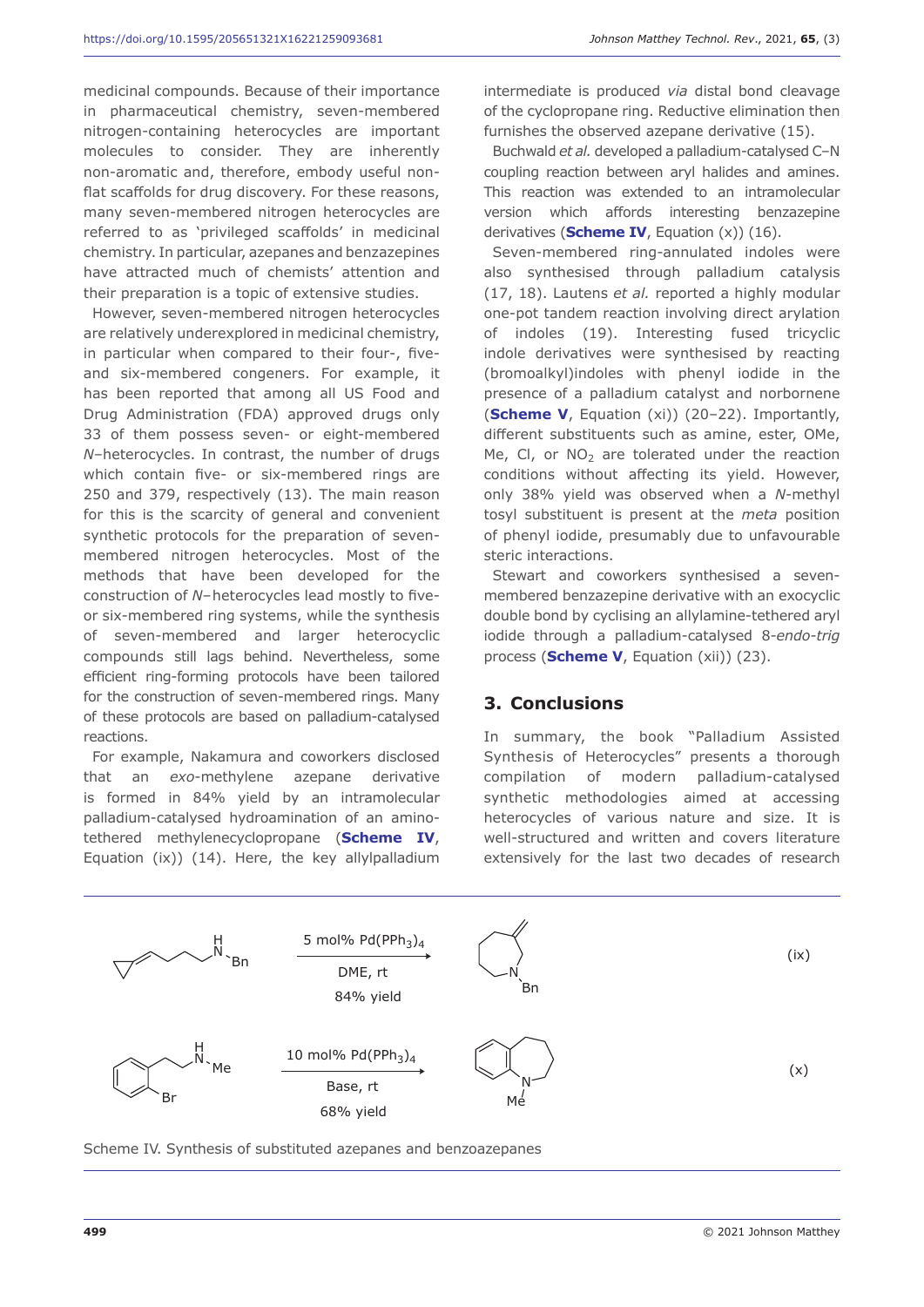

in the field. The book is highly recommended to all medicinal chemists who are interested in incorporating heterocycles into their lead molecules and are looking for a concise synthetic approach to making them. It is also recommended to all process chemists who are developing expedient and reliable methods aimed at accessing heterocyclic molecules.

From my personal perspective, the book is clearly written, concise and easy to read. It might be a little too detailed and monotonous for the unprepared reader, but the information presented inside is well structured and the table of contents allows facile navigation through the text in order to find the specific information suited for each reader.



#### **References**

- 1. M. Eggersdorfer, D. Laudert, U. Létinois, T. McClymont, J. Medlock, T. Netscher and W. Bonrath, *Angew. Chem. Int. Ed.*, 2012, **51**, (52), 12960
- 2. Q. Yang, J. E. Ney and J. P. Wolfe, *Org. Lett.*, 2005, **7**, (13), 2575
- 3. J. E. Ney and J. P. Wolfe, *Angew. Chem. Int. Ed.*, 2004, **43**, (27), 3605
- 4. J. S. Nakhla, J. W. Kampf and J. P. Wolfe, *J. Am. Chem. Soc.*, 2006, **128**, (9), 2893
- 5. J. P. Wolfe, *Synlett*, 2008, (19), 2913
- 6. D. O'Hagan, *Nat. Prod. Rep.*, 2000, **17**, (5), 435
- 7. R. C. Larock, H. Yang, S. M. Weinreb and R. J. Herr, *J. Org. Chem.*, 1994, **59**, (15), 4172
- 8. T. Wu, G. Yin and G. Liu, *J. Am. Chem. Soc.*, 2009, **131**, (45), 16354
- 9. G. Yin and G. Liu, *Angew. Chem. Int. Ed.*, 2008, **47**, (29), 5442
- 10. G. Liu, *Org. Biomol. Chem.*, 2012, **10**, (31), 6243
- 11. F. E. Michael and B. M. Cochran, *J. Am. Chem. Soc.*, 2006, **128**, (13), 4246
- 12. M. Mouhtaram, L. Jung and J. F. Stambach, *Tetrahedron*, 1993, **49**, (7), 1391
- 13. E. Vitaku, D. T. Smith and J. T. Njardarson, *J. Med. Chem.*, 2014, **57**, (24), 10257
- 14. I. Nakamura, H. Itagaki, and Y. Yamamoto, *Chem. Heterocycl. Compd*., 2001, **37**, (12), 1532
- 15. I. Nakamura, T. Sato, M. Terada and Y. Yamamoto, *Org. Lett.*, 2008, **10**, (13), 2649
- 16. J. P. Wolfe, R. A. Rennels and S. L. Buchwald, *Tetrahedron*, 1996, **52**, (21), 7525
- 17. G. R. Humphrey and J. T. Kuethe, *Chem. Rev.*, 2006, **106**, (7), 2875
- 18. S. Cacchi and G. Fabrizi, *Chem. Rev.*, 2005, **105**, (7), 2873
- 19. C. Bressy, D. Alberico and M. Lautens, *J. Am. Chem. Soc.*, 2005, **127**, (38), 13148
- 20. G. Dyker, *J. Org. Chem.*, 1993, **58**, (23), 6426
- 21. G. Dyker, *Angew. Chem. Int. Ed.*, 1992, **31**, (8), 1023
- 22. C. Blaszykowski, E. Aktoudianakis, D. Alberico, C. Bressy, D. G. Hulcoop, F. Jafarpour, A. Joushaghani, B. Laleu and M. Lautens, *J. Org. Chem.*, 2008, **73**, (5), 1888
- 23. S. G. Stewart, C. H. Heath and E. L. Ghisalberti, *Eur. J. Org. Chem.*, 2009, (12), 1934